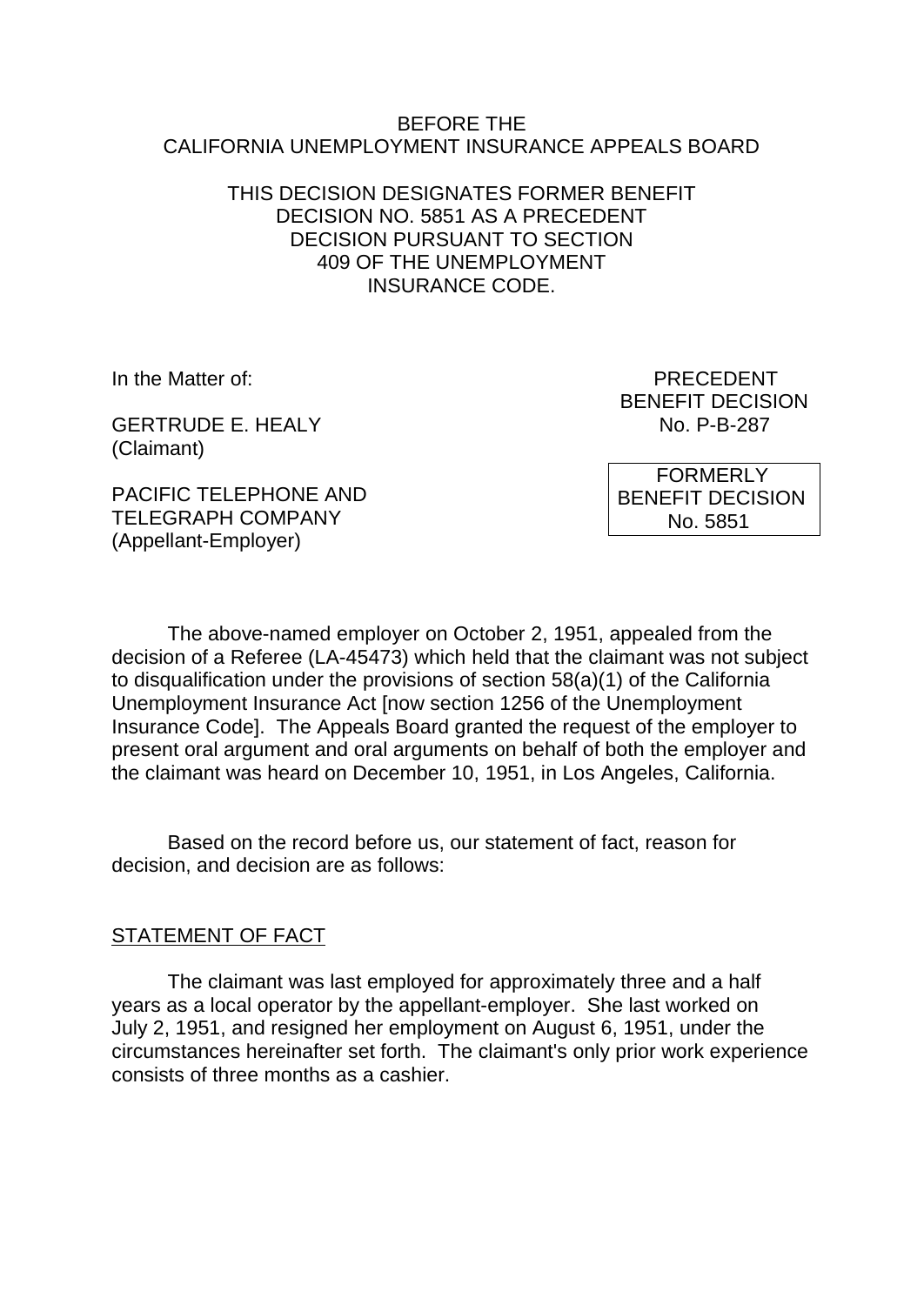#### P-B-287

On August 7, 1951, the claimant registered for work as a factory trainee and filed a claim for benefits in the Glendale Office of the Department of Employment. On August 21, 1951, the Department, after receiving information from the appellant-employer, issued two determinations. The first held that the claimant had left her most recent employment with good cause and that the claimant was not subject to disqualification under Section 58(a)(1) of the Act [now section 1256 of the code], but that the claimant was not available for work and was ineligible for benefits for an indefinite period commencing August 7, 1951, under the provisions of Section 57(c) of the Act [now section 1253(c) of the code]. The second determination held the claimant ineligible for benefits for one week commencing August 7, 1951, on the ground that she had made an insufficient search for work in her own behalf within the meaning of Section 57(e) of the Act [now section 1253(e) of the code]. The claimant did not appeal either determination but the employer appealed from that portion of the first determination which held that the claimant had left her most recent work with good cause within the meaning of Section 58(a)(1) of the Act [now section 1256 of the code]. A Referee affirmed the Department's determination that the claimant had left her work with good cause.

The claimant did not work after July 2, 1951, due to nervousness. She was examined by her personal physician on July 6, 1951, and he certified that she was unable to work due to extreme nervousness and that she should be able to return to work in September, 1951. This certificate of the claimant's physician was submitted to the claimant's employer in explanation of her absence. The claimant was examined by the employer's physician on July 10, and he reported that: "She may benefit by two weeks' disability." Under date of July 30, 1951, the claimant's physician stated: "I advise that above patient cease entirely the type of work that she has had as it has resulted in a severe nervous condition." This statement was not submitted to the claimant's employer.

During the period July 3, through August 6, 1951, the claimant continued to receive her full salary and was entitled to continue to receive her full salary if she continued disabled for a total of thirteen weeks and, in addition, was entitled to half salary for an additional nine weeks. The claimant believed that her work was making her nervous and also had "outside problems which did not help too much.'' The claimant resigned her employment on August 6, 1951 because "I was worrying about when I was going to go back'' and "to make my mind completely relaxed so I wouldn't even have to think about it."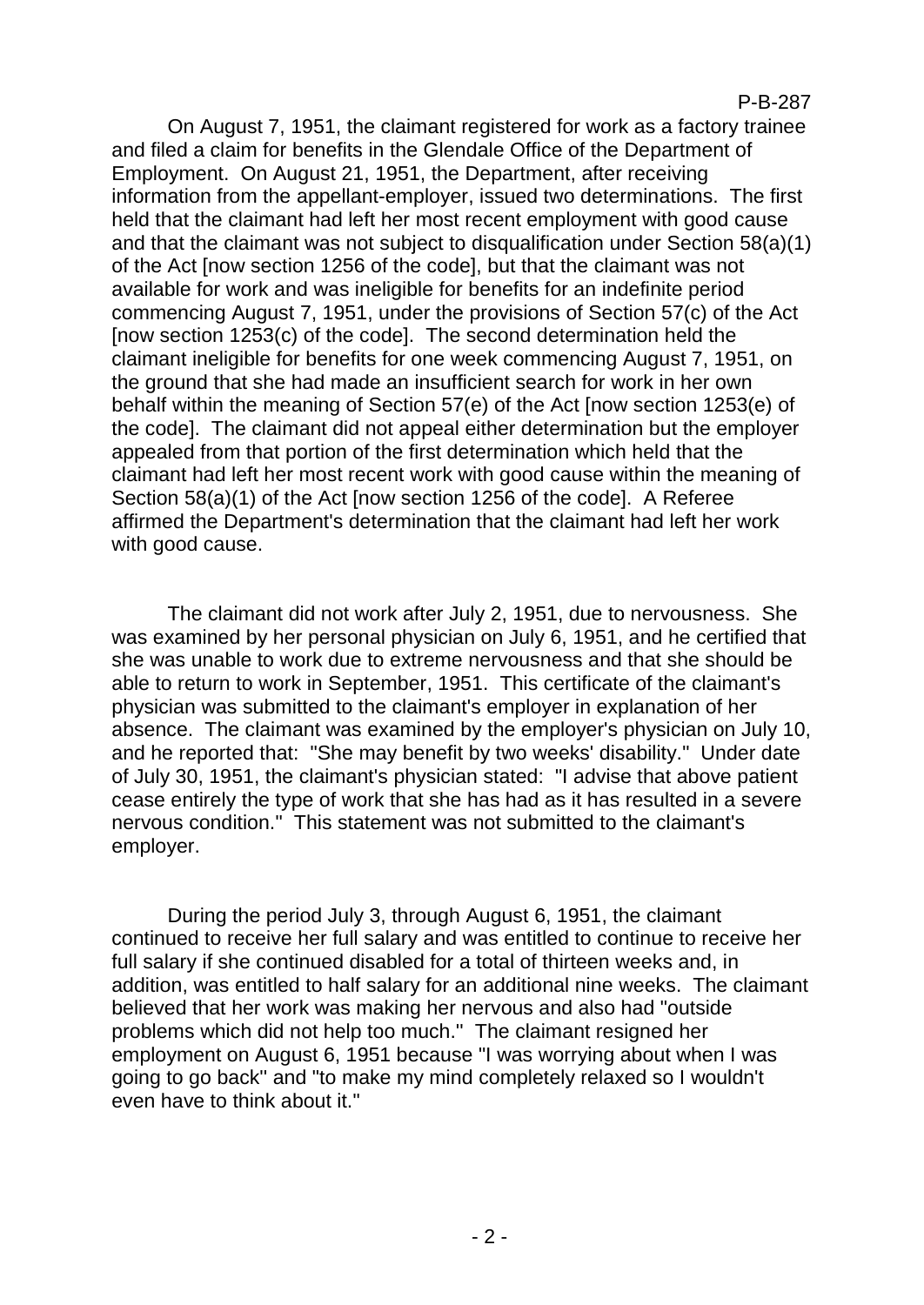The employer has an established policy granting leaves of absence due to illness and the claimant was aware of such policy but did not request a leave. The employer also has an established procedure for effecting transfers of employees from one type of work to another. The claimant was aware of this procedure but did not attempt to effect a transfer because other employees with whom she had discussed the matter had not satisfactorily performed the duties of the positions to which they were transferred. The employer had many jobs other than operating for which the claimant was qualified and for which the employer would have considered her had she indicated any inability to return to operating or had she requested a transfer.

As of September 21, 1951, the date of the hearing before the Referee, the claimant was still unable to work and had filed a claim for disability benefits. As of December 10, 1951, the date of the oral argument before this Board, the claimant still considered herself unable to work.

## REASON FOR DECISION

Section 58 of the Unemployment Insurance Act [now section 1256 of the code] provides in part as follows:

"(a) An individual shall be disqualified for benefits if:

"(1) He has left his most recent work voluntarily without good cause, if so found by the commission; . . ."

The term "good cause" as used in Section 58(a)(1) of the Unemployment Insurance Act [now section 1256 of the code] can only be broadly defined and is a circumstance which necessarily must be determined on the facts of each case. If the facts disclose a real, substantial, and compelling reason for leaving employment of such nature as would cause a reasonable person genuinely desirous of retaining employment to take similar action, then there is good cause for such leaving within the meaning of Section 58(a)(1) of the Act [now section 1256 of the code] (Benefit Decision No. 5686).

In the instant case, the claimant was employed by a large employer which utilized employees in many occupations and had a regular procedure for shifting employees from one occupation to another on the basis of either personal preferences or inability to do a particular type of work.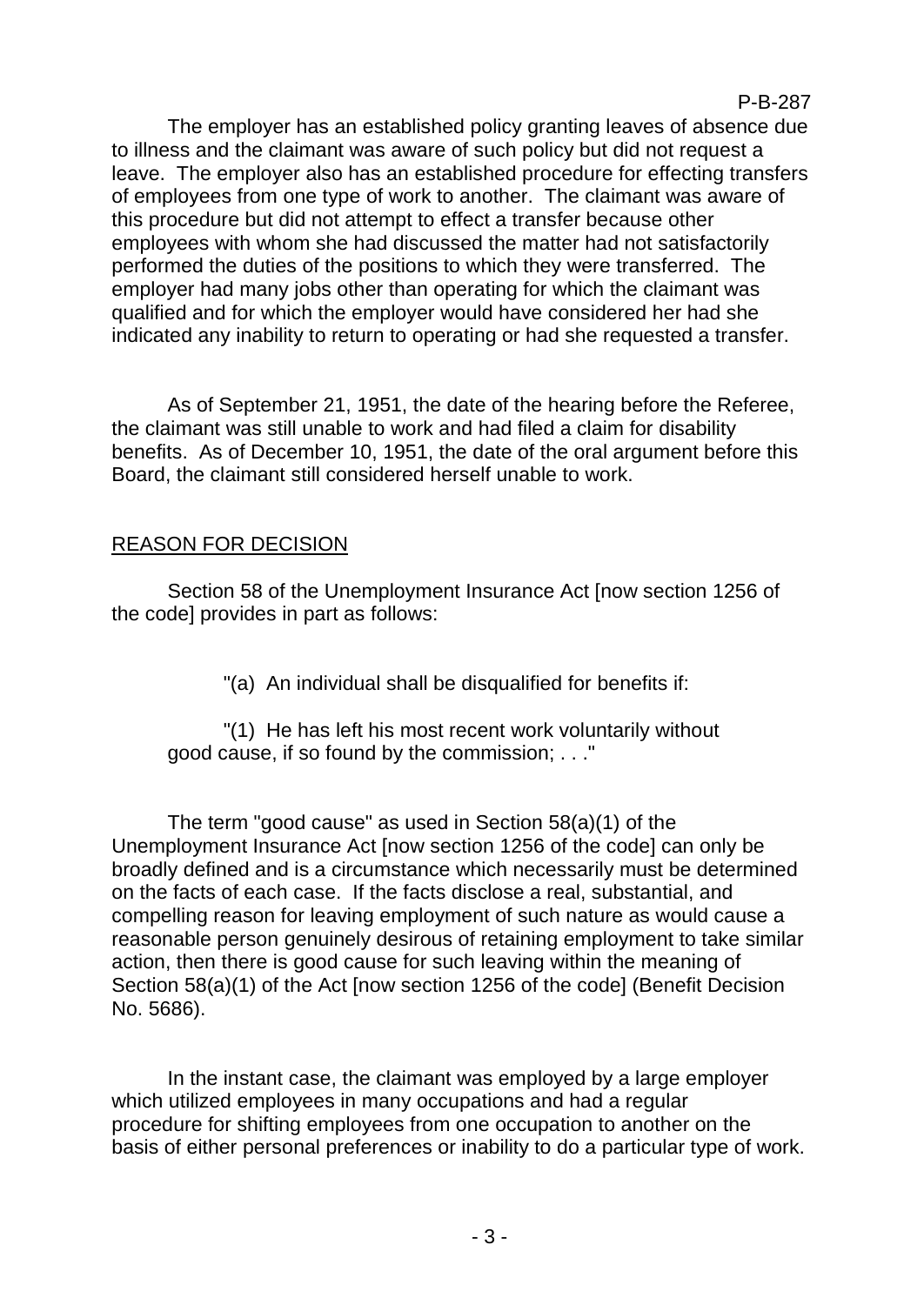#### P-B-287

The claimant's physician, when she first absented herself from work, indicated that the claimant could return to work in September, 1951. Although the employer's physician indicated that the claimant should be able to return to work on or about July 23, the employer continued to pay the claimant her full salary until her termination on August 6, and the claimant would have continued entitled to receive her salary for an extended period if she remained disabled. Although the claimant's physician advised her to cease entirely the type of work she was doing, she did not inform the employer of this advice nor did she make any attempt to secure other employment with the employer. There is some evidence in the record that the claimant's condition was not entirely attributable to the type of work which she had been performing but there is no indication that the claimant's health would have been impaired by performing other duties which the employer has available and for which the employer would have considered the claimant when she was able to work. Considering the claimant's lack of experience other than as a telephone operator, it would appear that any work which she might be able to obtain from her employer would have been as suitable as any which she might obtain with any new employer. From a consideration of all the facts, we conclude that the mere thought of returning to work for this employer at some future date was not sufficiently detrimental to the claimant's health to constitute good cause for severing her employment with the employer (Benefit Decision No. 5034).

## **DECISION**

The decision of the Referee is reversed. The claimant is subject to five weeks' disqualification under the provisions of Section 58(a)(1) of the Act [now section 1256 of the code]. The period of disqualification shall commence when the claimant first registers for work under conditions meeting the availability requirements of Section 57(c) of the Act [now section 1253(c) of the code] subject to the provisions of Section 58(b) of the Act [now section 1260 of the code].

Sacramento, California, February 1, 1952.

## CALIFORNIA UNEMPLOYMENT INSURANCE APPEALS BOARD

MICHAEL B. KUNZ, Chairman

GLENN V. WALLS

#### EDWARD CAIN